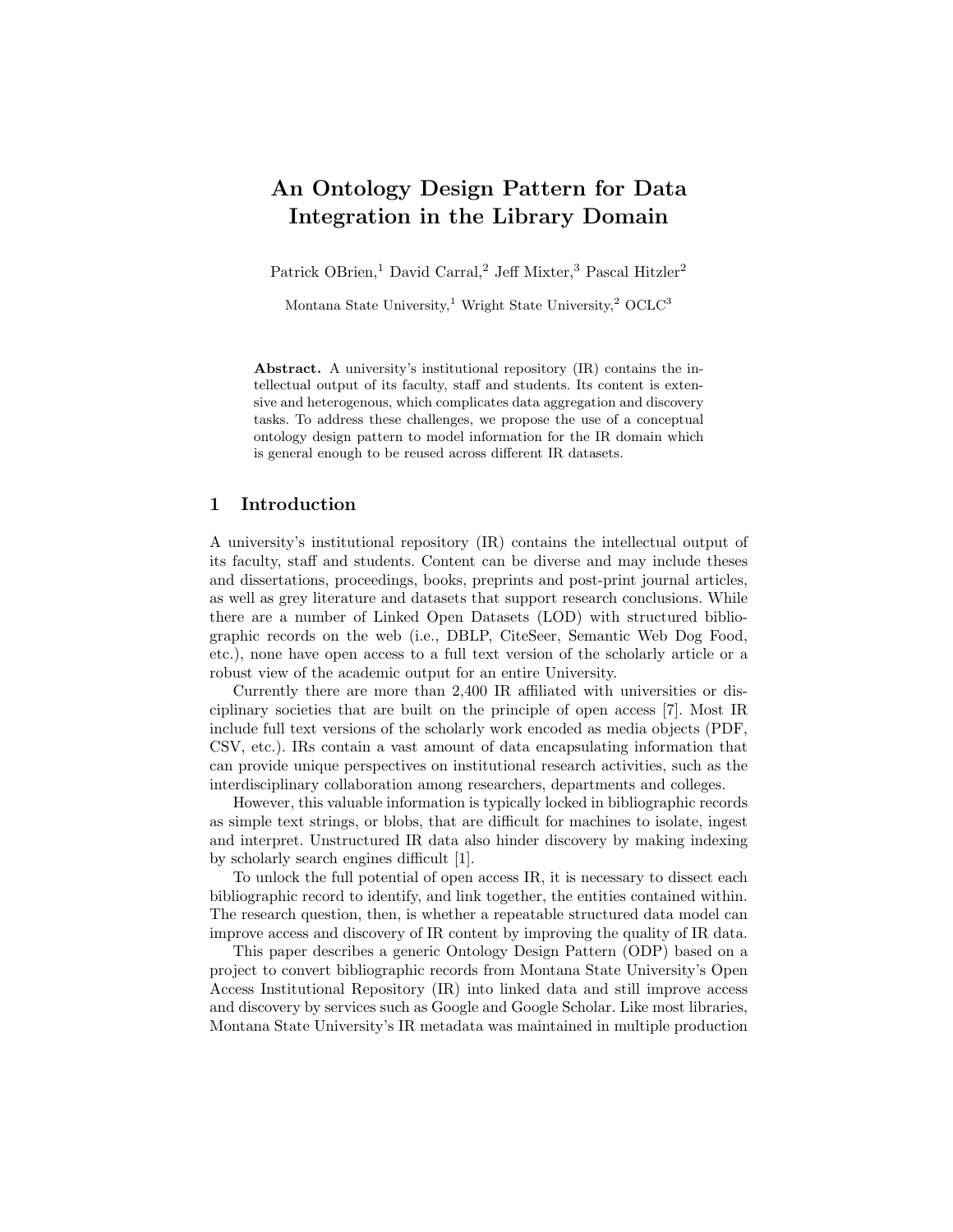systems using various formats to describe and access the same scholarly papers encoded as full text PDF files. Specifically, MAchine Readable Cataloging (MARC) and Metadata Object Description Schema (MODS).

The challenge was producing a single accurate, and robust, description of the materials contained within the IR. This required staff to extract, consolidate, and parse records into individual text strings and transform them into RDF. This was done using a model based upon Schema.org, Dublin Core and extended using the Citation Style Language for granular details. Once converted into RDF, the data were reconciled against the university's internal Faculty Activity Database to establish instance data of people with their Colleges and Departments. The RDF data were then linked to the external sources of DBpedia and the Library of Congress Subject Headings (LCSH). While the process was successful in publishing Montana State University's IR as LOD[6], this process required significant ad hoc and manual processes to identify and address data quality issues.

We propose a generic Ontology Design Pattern (ODP) developed with the three characteristics below would help IR managers improve the speed and efficiency for publishing IR content as quality LOD:

- 1. Directly applicable to a variety of IR datasets and, thus, reduce the initial hurdle for IRs to publish Linked Data [2].
- 2. Easily extensible, e.g., by aligning with existing library ontologies, foundational ontologies, and other domain specific vocabularies.
- 3. Help IR data managers improve the quality of IR metadata by reducing the practice of manually reviewing bibliographic records for accuracy.

Deriving such an ODP requires a generic use case which captures recurring problems in different application domains. Competency questions are queries that a domain expert would be expected to run against a knowledge base and are recognized as a good approach for modeling requirements from multiple domains. For the proposed ODP, such competency questions include:

- 1. Which records violate existing conditions required for scholarly citation?
- 2. What is the topic diversity of an organization intellectual output?
- 3. What is the depth of an organization's intellectual output?
- 4. Are their authors with "weak ties" to my domain of expertise I can explore for "novel ideas" or collaboration in my research?

#### 2 Formalization

This section discusses the more interesting classes, properties, and axioms of the library pattern. Description Logics (DL) notation has been used to present the axioms. To encode the pattern, we make use of the logic fragment  $\mathcal{SROIQ}$  as defined in [5], which is the basis for the OWL 2 DL standard [4]. The proposed ODP has been formally encoded using the Web Ontology Language  $(0WL)$ .<sup>1</sup> A schematic view of the pattern is shown in Figure 1.

 $^{\mathrm{1}}$  The pattern can be downloaded from

www.dropbox.com/sh/88jh5qwdgpxueqz/AAAj\_kgmL5ErPL2JaPWtCvEsa?dl=0.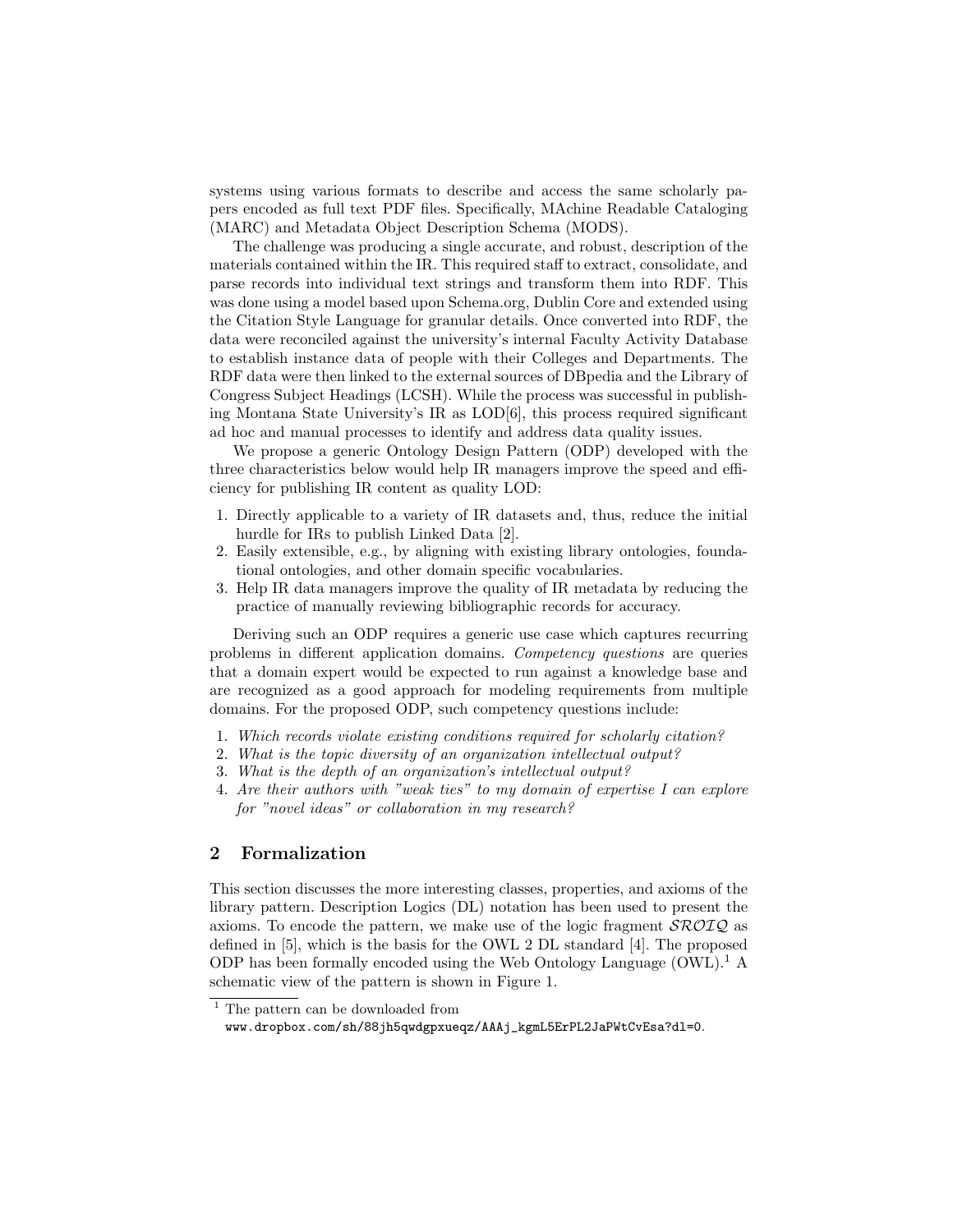

Fig. 1. A schematic view of the Library ODP

CreativeWork: a generic class of creative work that includes things like books, movies or software programs. A subclass of CreativeWork, ScholarlyWork, contains all creative works related to scholarly research. The CreativeWork and Scholarly-Work class relationship is enforced by axiom  $(1)$ . Axiom  $(2)$  indicates that every scholarly work must have some author and exactly one publication date.

$$
\begin{aligned} \text{ScholarlyWork} &\sqsubseteq \text{CreativeWork} \\ \text{ScholarlyWork} &\sqsubseteq \exists \text{hasCreator}.\text{Creator} \sqcap = \text{1hasPublicationDate}.\text{Date} \end{aligned} \tag{1}
$$

Creator: some person or organization responsible for generating some creative work. All creators must have created at least some CreativeWork (3).

$$
Create \sqsubseteq \exists {\sf isCreateOf}.\mathsf{CreateWork} \tag{3}
$$

InstitutionalRepository: a repository which contains a set of creative works. It is related to some organization. An institutional repository must contain some type of scholarly work from some creator.

$$
\begin{array}{rcl}\n\text{InstitutionalRepository} & \sqsubseteq & \exists \text{containsWorksFrom}.\text{Organization} \sqcap \\
& \exists \text{holds} \text{IntelectualOutput}.\text{CreateWork} & (4)\n\end{array}
$$

**Organization:** An entity that formally links a group of people to a common goal. A relevant class of Organization for our context is ScholarlyOrganization (5). Universities, colleges, academic departments, and libraries are scholarly organi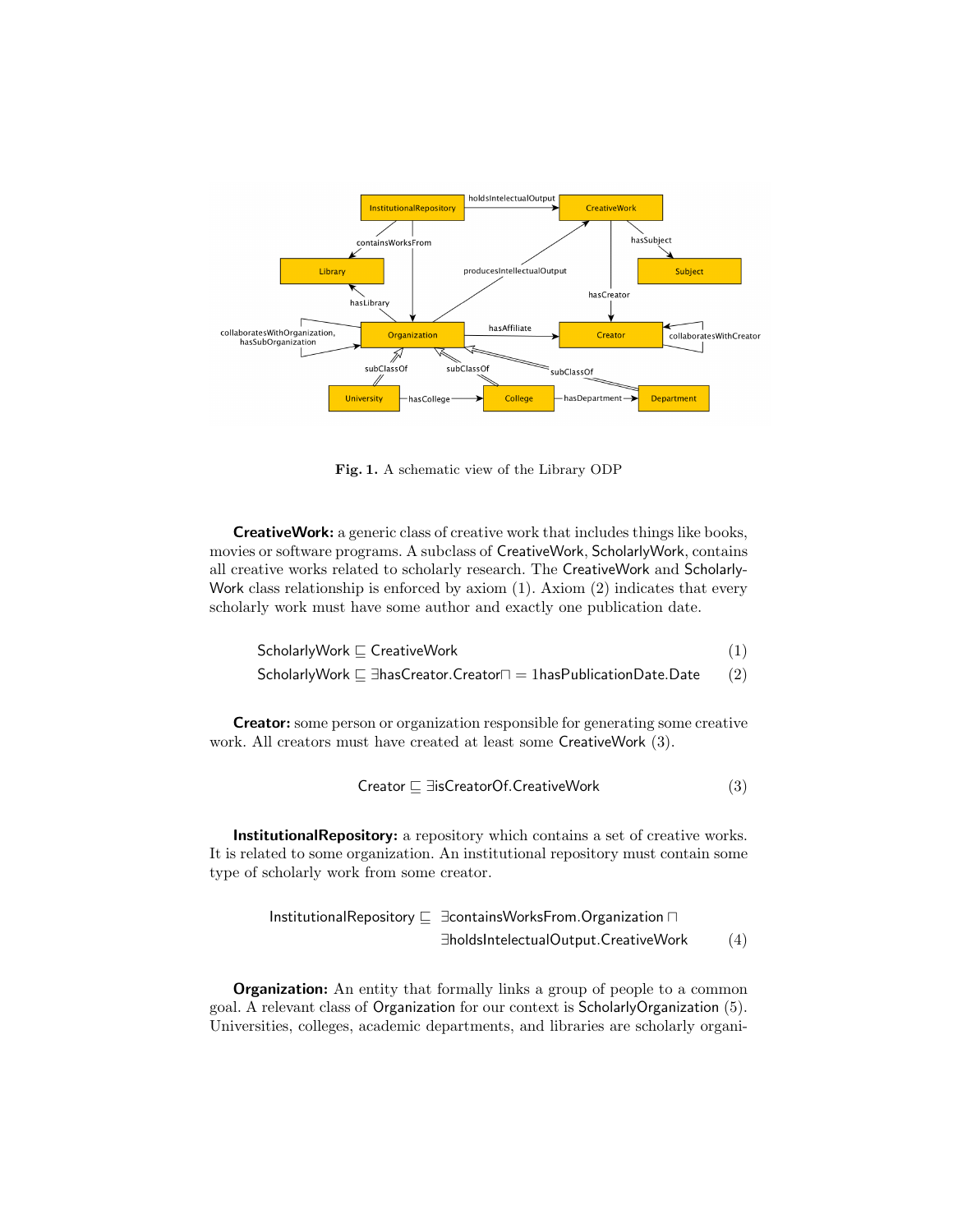zations (6-9).

| ScholarlyOrganization $\sqsubseteq$ Organization | (5) |
|--------------------------------------------------|-----|
| University $\sqsubseteq$ Scholarly Organization  | (6) |
| College $\sqsubseteq$ Scholarly Organization     | (7) |
| Department $\sqsubseteq$ ScholarlyOrganization   | (8) |
|                                                  |     |

Library  $\sqsubseteq$  ScholarlyOrganization (9)

Universities have at least one college and one academic department (10). Colleges are part of at most one university (11). Academic departments are part of at least one and only one university (12).

| University $\sqsubseteq \exists$ has College. College $\sqcap \exists$ has Department. Academic Department (10) |      |
|-----------------------------------------------------------------------------------------------------------------|------|
| College $\sqsubseteq \leq 1$ is College Of. University                                                          | (11) |
| Department $\sqsubseteq$ $=$ 1isDepartmentOf.University                                                         | (12) |

We introduce subproperty statements (13-14) and declare the subproperty hasSubOrganization as transitive with the following axioms:<sup>2</sup>

- hasCollege  $\sqsubseteq$  hasSubOrganization (13)
- hasDepartment  $\sqsubseteq$  hasSubOrganization (14)
- hasSubOrganization  $\circ$  hasSubOrganization  $\Box$  hasSubOrganization (15)

The following role chain enables automatic determination of some organization's intellectual output:

$$
\mathsf{hasSubOrganization} \circ \mathsf{hasAffiliate} \sqsubseteq \mathsf{hasAffiliate} \tag{16}
$$

hasAffiliate  $\circ$  isCreatorOf  $\sqsubseteq$  producesIntellectualOutput (17)

# 3 Conclusions and Future Work

Applying an ODP to IR data will improve the efficiency and effectiveness of library metadata management workflows by quickly identify issues with data that are currently done manually. Improving the quality of IR metadata and publishing it for syndication on the Semantic Web will aid machine assisted discovery and help address the limited availability of datasets that contain adequate information linked to full-text scholarly research capable of supporting semantics-driven Literature-Based Discovery [3].

We are planing future iterations that extend the axiomatization and populate the pattern using previous domain modeling and a real-world dataset from Montana State University [6].

<sup>&</sup>lt;sup>2</sup> Many axioms which are intuitively derived from labels such as isCollegeOf<sup>-</sup> ≡ hasCollege are omitted. For a comprehensive list see out submission at www.dropbox.com/sh/88jh5qwdgpxueqz/AAAj\_kgmL5ErPL2JaPWtCvEsa?dl=0.